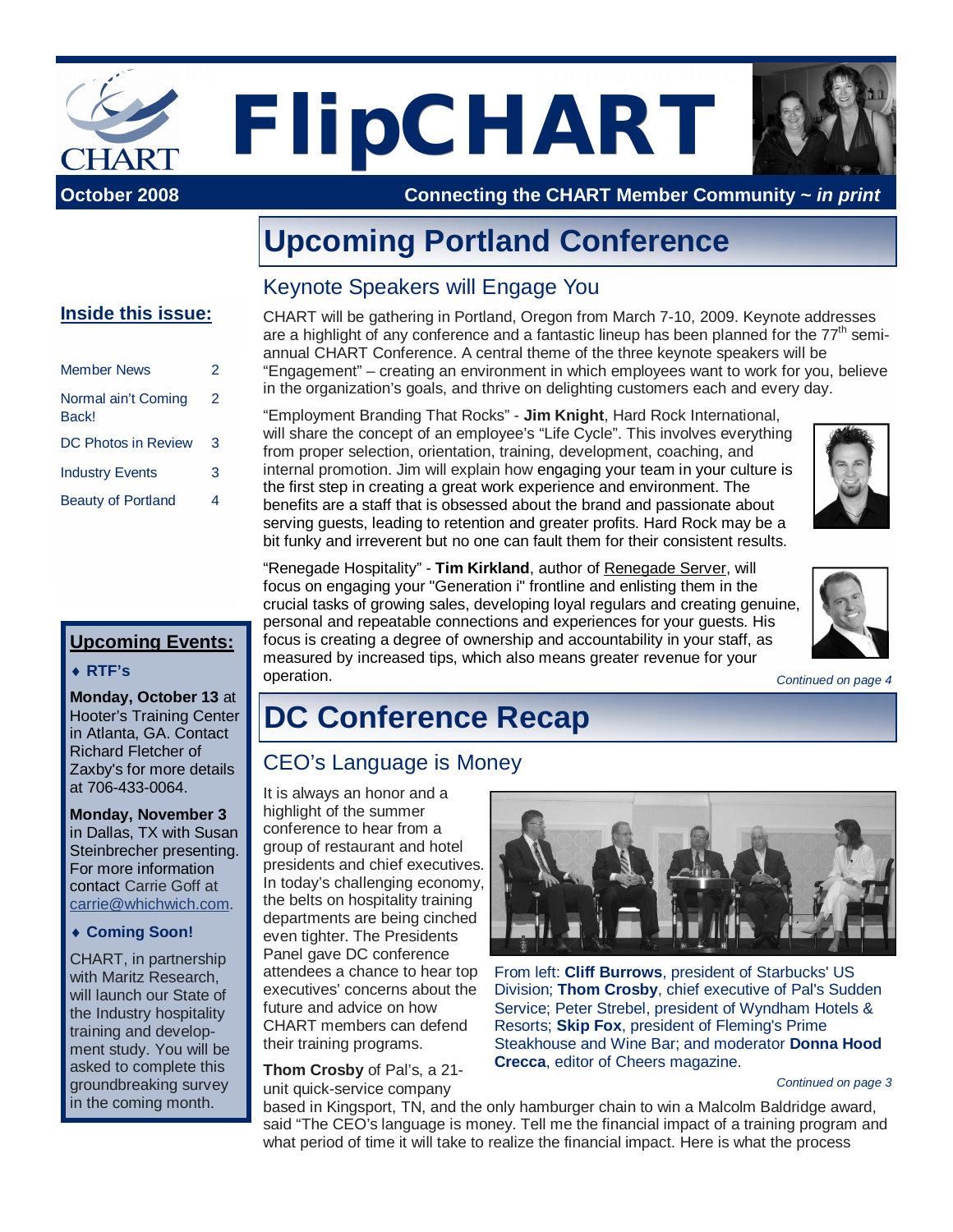

# **Working for You**

## CHART Board of Directors

**President**

John W. Isbell Dir. Training & Development IHOP Corp. Glendale, CA (818) 637-3146 [john.isbell@ihop.com](mailto:john.isbell@ihop.com)

#### **President Elect**

Kate Shehan VP, Human Resources Morton's, The Steakhouse Chicago, IL (312) 755-4257 [Kate\\_Shehan@mortons.com](mailto:Kate_Shehan@mortons.com)

John C. Alexander Dir. of Sales, Southeast Region NRA Solutions Lake Mary, FL (407) 330-2122 [JAlexander@restaurant.org](mailto:JAlexander@restaurant.org)

Mike Amos Franchise Consultant Perkins & Marie Callender's Layton, UT (801) 771-8880 [famos1234@aol.com](mailto:famos1234@aol.com)

Gail A. Lyman Director of Training First Hospitality Group, Inc. Rosemont, IL (847) 299-9040 [GLyman@fhginc.com](mailto:GLyman@fhginc.com)

Jennifer Michaud Director of Training CSM Lodging Minneapolis, MN (612) 395-7043 [jmichaud@csmcorp.net](mailto:jmichaud@csmcorp.net)

**Executive Director** Tara Davey CHART Headquarters Office P.O. Box 2835 Westfield, NJ 07091 (800) 463-5918 [chart@chart.org](mailto:chart@chart.org)

[www.chart.org](http://www.chart.org)



# **Member News**

- ♦ Best wishes to Harry Bond, who recently retired as President of the Monical Pizza Corporation.
- $\bullet$  Congrats to new grandfathers **Curt Archambault**, Jack in the Box, and **Mike Amos**, Perkins & Marie Callender's. Perhaps, Mike can 'train' Curt on how to

spoil grandchildren since this is his 8th and Curt's 1st.

Audrina

Mike's Trae Michael



# **PRESIDENTalks John Isbell**

Curt's



# **Normal Ain't Coming Back!**

I saw a bumper sticker several years back that said *"Normal Ain't Coming Back!"* and it stuck with me. It's one of those phrases that sits in the back of your mind just waiting for the trigger that sets it free. Now, about 10 years later, I think it might be the most prophetic statement that I've ever read (bad grammar not withstanding). When I look at the restaurant business and our jobs as hospitality training professionals, I realize that normal really ain't coming back. Gone are the days when we could put out any training program we wanted and not have to show a ROI. Also, gone are the days where we just stick anyone who doesn't make it in Ops into the training department. We are being asked to be the experts on talent development and at the same time we are continually being asked to do more with less. If you read last month's FlipCHART, you saw the results of the survey that said 85% of all surveyed were affected in some way by the economy.

I tell you this not to frighten you or cause a mad dash to the local employment agency, but actually as a way to give you hope. You are in the right organization to help you. I believe that the more information we have and tools we can utilize to do our jobs better – the better off we will be. To that end, I have three major initiatives this year that I think will aid us in this cause. The first will be to complete most of the Competency Workshops to give us a broader educational background to do our jobs more effectively and efficiently. The second initiative will be to complete the first ever "State of the Hospitality Training Industry Study." While there have been similar studies done by ASTD and other organizations, there has never been one done specifically for the hospitality segment. I feel this is an important step for us as an organization so that we can truly understand our industry and be armed with as much information as possible. The third initiative will be to complete a new five-year strategic plan. We want to ensure we are giving you the most member value for the dollars that you spend with us and this strategic plan will ensure we are doing that for the next several years.

In summary, normal might not be coming back, but if we are armed and ready – we'll make a new "normal" while showing our strength and value in the industry together.

John

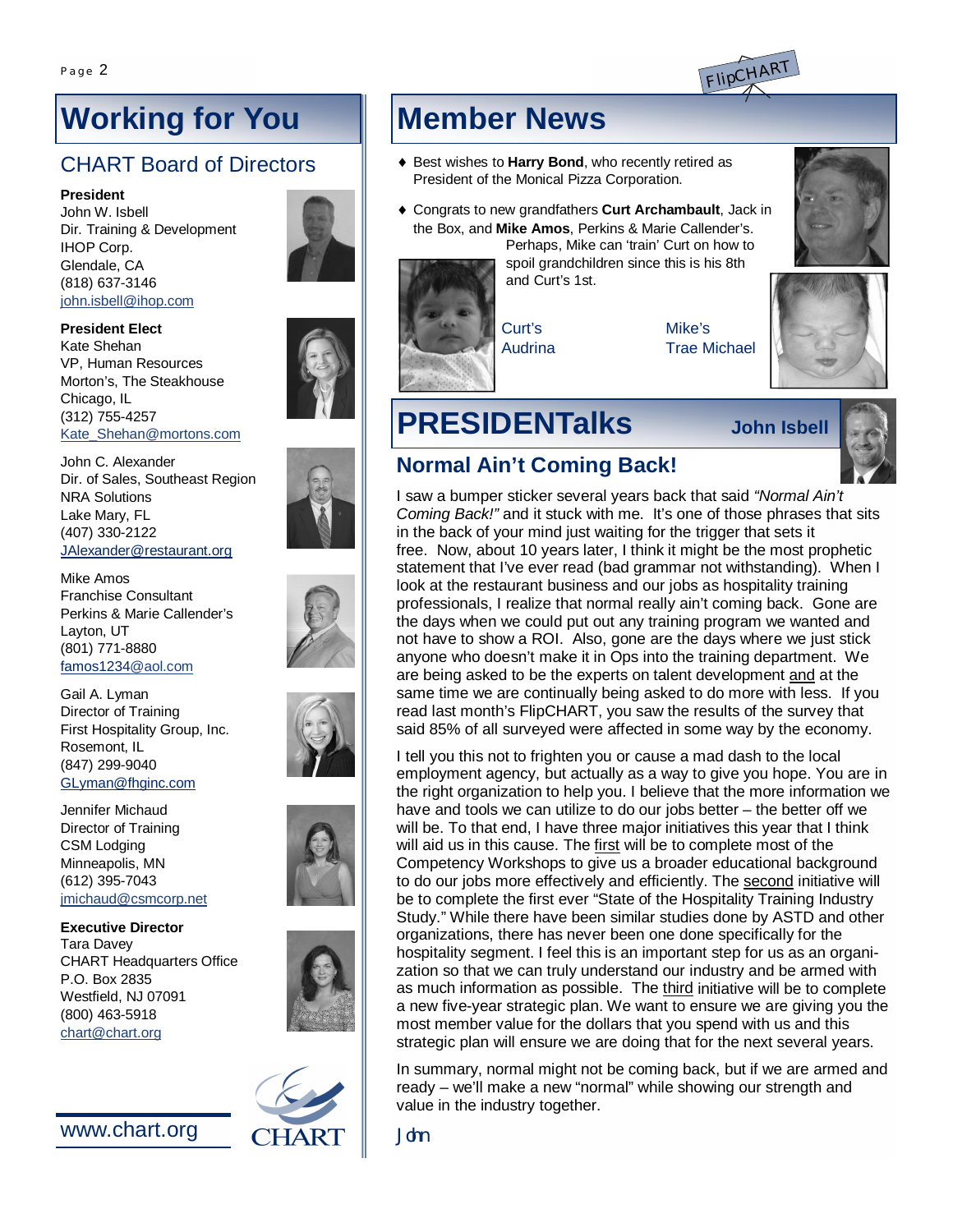

# **DC Conference Recap**

#### CEO's Language is Money

should look like, here's the positive and negative, and here is where we are going to gain financially. I understand dollars."

"Especially in difficult times, training remains important," said **Cliff Burrows** of Starbucks, which is closing some 600 stores across the US, eliminating more than 1,000 corporate positions, and reducing the number of new openings.

In accepting the 2008 Commitment to People Award, **Skip Fox** of Fleming's said, "The importance Fleming's places on its employees is not affected by the volatility of the economy." CEOs view people as an investment, and trainers must think strategically, research how new programs will impact a business, and communicate that return on investment in the language of the C-suite: dollars and cents.

### Photos in Review

Learning, Networking, Laughing, Sharing, Connecting, and Giving are just a few 'activities' attendees were engaged in during the conference held in Washington, DC, August 9-12, 2008.



**Todd Horchner** of CHART's new silver partner, Legacy Solutions, focuses on capturing the DC conference speakers and activities in audio and video.



Keynote speaker **Barbara Glanz** (right) said that she has spoken to hundreds of organizations, but this was her first time at a conference that incorporated a community service event for attendees.







**Jason Lyon** and **Cindy Bates** of Great American Dining enjoy the Welcome Reception.



**Lori Rolek**, Clearview Cinemas, gets instruction from staff at the Capitol Area Food Bank, the site of CHART's 11th semi-annual community service event.

## **Industry Events** CHART members save \$450 on HR

in Hospitality Conference & Expo, March 17–19, 2009 at Disney's Contemporary Resort, Lake Buena Vista, Fla. Use promotional code FCHART when you register at



[www.HRinHospitality.com](http://www.HRinHospitality.com) or call 1-800-727-1227 to save.

Plan to attend the 2008 Annual Best Practices Conference which will be held November 12-13, 2008 in Dallas, TX.

<http://www.peoplereport.com/2008bpconference.asp>

*Continued from page 1*